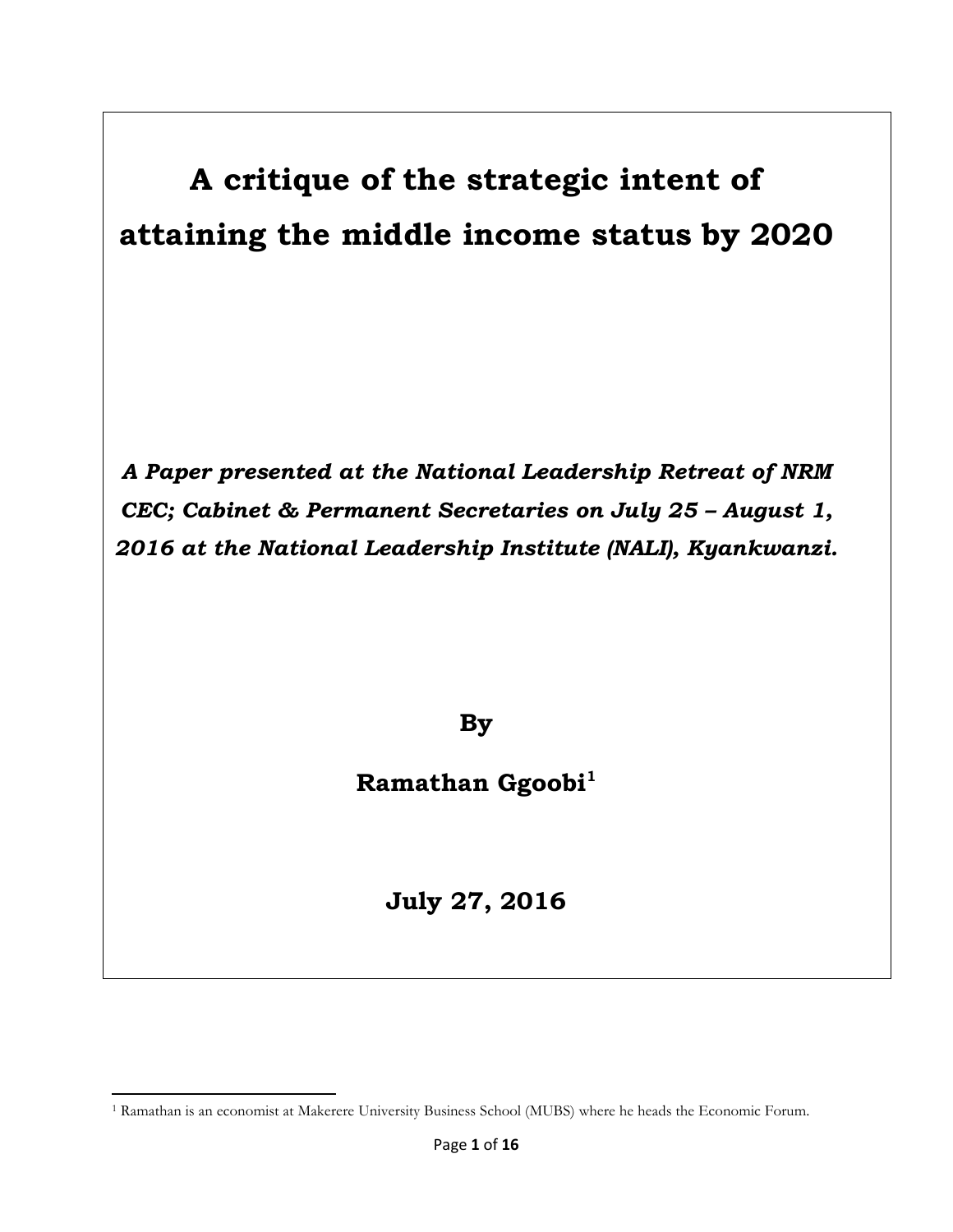#### **1.0 Introduction**

 $\overline{\phantom{a}}$ 

I would like to begin by thanking the organisers of this retreat for inviting me to give a critique of the intent by Government of Uganda of attaining the middle income status by 2020. It is very constructive to have an open dialogue amongst you senior leaders and other stakeholders about the possibility for Uganda to become a middle income economy in the next four years.

Uganda has come from afar, as we all know. I often tell my students and other people I interact with that 1986 is a very important year in Uganda's history. It is the year that separates the 'new' Uganda from the 'old' Uganda. We have bemoaned enough the old Uganda. It is time we concentrated our efforts and resources on getting the new Uganda work for every single Ugandan. This is the very reason I get delighted whenever I am invited to speak about topics like this. Can Uganda graduate from being referred to as a low income country or a least-developed country and become a middleincome economy?

In this paper, we explore some of the key facts and prerequisites for attaining the middle income status. In particular, the paper addresses questions such as: What are the key requirements for attaining middle income status? Where does Uganda stand today? What does Uganda need to do to become a middle income economy? What are the outstanding challenges that we must address to attain this status? What lessons can Uganda learn from other countries that have attained the middle income status in the recent past?

#### **1.1 What are the key requirements for attaining middle income status?**

The World Bank classifies every country in the world as either low or middle or high income economy. Uganda is still among the 31 countries classified as low income economies. The middleincome status, to which 152 countries currently belong, has three categories: lower middle income (51 countries), upper middle income (53 countries), and high middle income – the non-OECD<sup>2</sup> (48 countries). The richest countries are classified as the high income or OECD countries. They are only 32 of them in the world.

Uganda has set a target to become a lower middle income economy by 2020. As of July 1, 2016, the World Bank defines lower middle-income economies as those with a gross national income<sup>3</sup> or GNI per capita between \$1,026 and \$4,035. In Ugandan shillings this respectively is equivalent to Shs.3.4 million and Shs.13.3 million, at market exchange rate of \$1 = Shs.3,300. With the current GNI per capita of \$670 (Shs.2.2 million), Uganda is still classified as low income economy.

Uganda, therefore, needs to add to the current income per capita at least \$356 (Shs.1.2 million) in the next four years to achieve the set 'strategic intent'. This is no easy task given the limited

<sup>2</sup> OECD stands for the Organisation for Economic Co-operation and Development. It is an intergovernmental

economic organisation, founded in 1961 to stimulate economic progress and world trade.

<sup>&</sup>lt;sup>3</sup> According to the World Bank, GNI per capita measures the average amount of resources available to persons residing in a given economy, and reflects the average economic well-being of a population.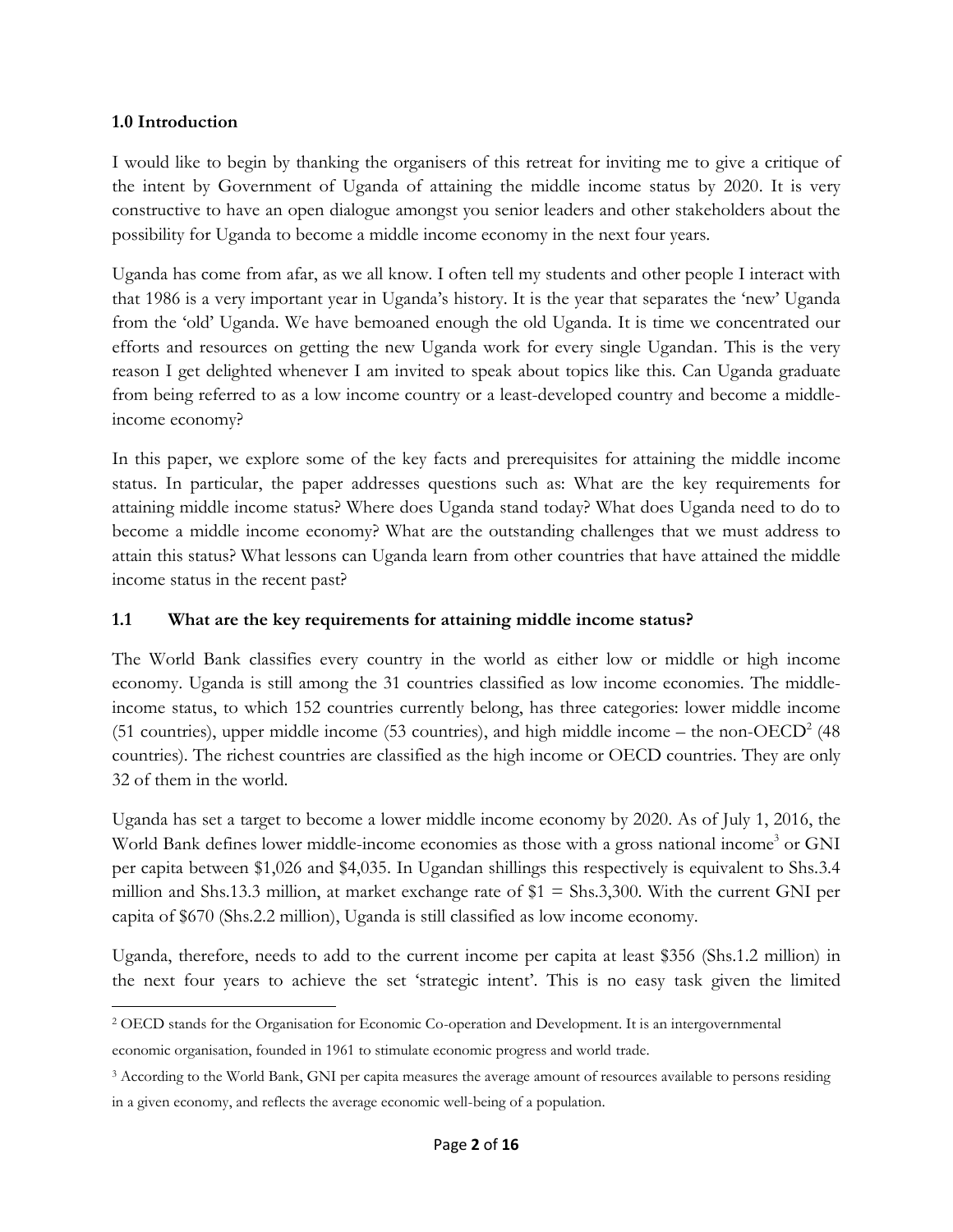timeframe (four years) in which the target should be realised. It has taken Uganda ten years to accumulate the income per capita (\$356) now required to achieve the middle income status. Yet we have challenged ourselves to achieve it in the next four years.

By implication, this means that Uganda must achieve a per capita income growth rate that is more than double the rate at which it has grown in the past decade. Therefore high growth of household and personal incomes will be a critical prerequisite for achieving the set goal.

Economists have many ways of determining growth of economic variables. One of the popular ones is the *Rule of 70*. It states that the number of years it takes for the level of any variable to double is approximately 70 divided by the annual percentage growth rate of the variable. For example, if you hear Hon. Matia Kasaija, the Minister of Finance, Planning and Economic Development, saying that last year our GDP grew by 5 percent and it is projected to continue growing by the same average, this means that Uganda's GDP will double in 14 years  $(70/5 = 14)$ .

The *Rule of 70* also works in reverse: divide 70 by the doubling time to find the growth rate of GDP. If, for example, you hear that Uganda's GDP has doubled in past 10 years, you should know that it has been increasing at an average rate of 7 percent per year  $(70/10 = 7)$ . We shall use this rule to assess Uganda's chances of attaining the middle income status in the next four years.

Before we explore these chances, let us first outline the key determinants of the GNI per capita, the main variable considered while ranking countries. Population and population growth rate is one of the key variables. One would expect a larger population to produce a higher GNP per capita. However, this can only happen when the population *growth rate* is low and total employment is high. There could be a negative effect if the population increased at a faster rate than total employment, or if additional jobs paid lower wages.

Secondly, the size and growth rate of GDP/GNI is also a critical determinant of per capita income. A large GDP that is growing at high sustained rates would ordinarily raise the income for everybody<sup>4</sup>. If Uganda could, for example, double her GDP every 7 years—which would require us to sustain growth at an annual average of 10 percent—it would not be difficult to raise the incomes of every Ugandan in a short time, through redistribution. With a small GDP, however, it becomes difficult to raise people's incomes even through a well-intentioned and well-executed public policy, since you cannot distribute a small pie among millions of people.

Other determinants of GNI per capita include; tax burden (the effects of individual as well as corporate income tax, and sales tax), natural resource endowment, the rate of capital accumulation (savings and investment), technological innovations, governance, and the quality of political institutions.

# **1.2 Where does Uganda stand today?**

 $\overline{a}$ <sup>4</sup> Holding the distribution of the income and other factors such as population growth rate constant.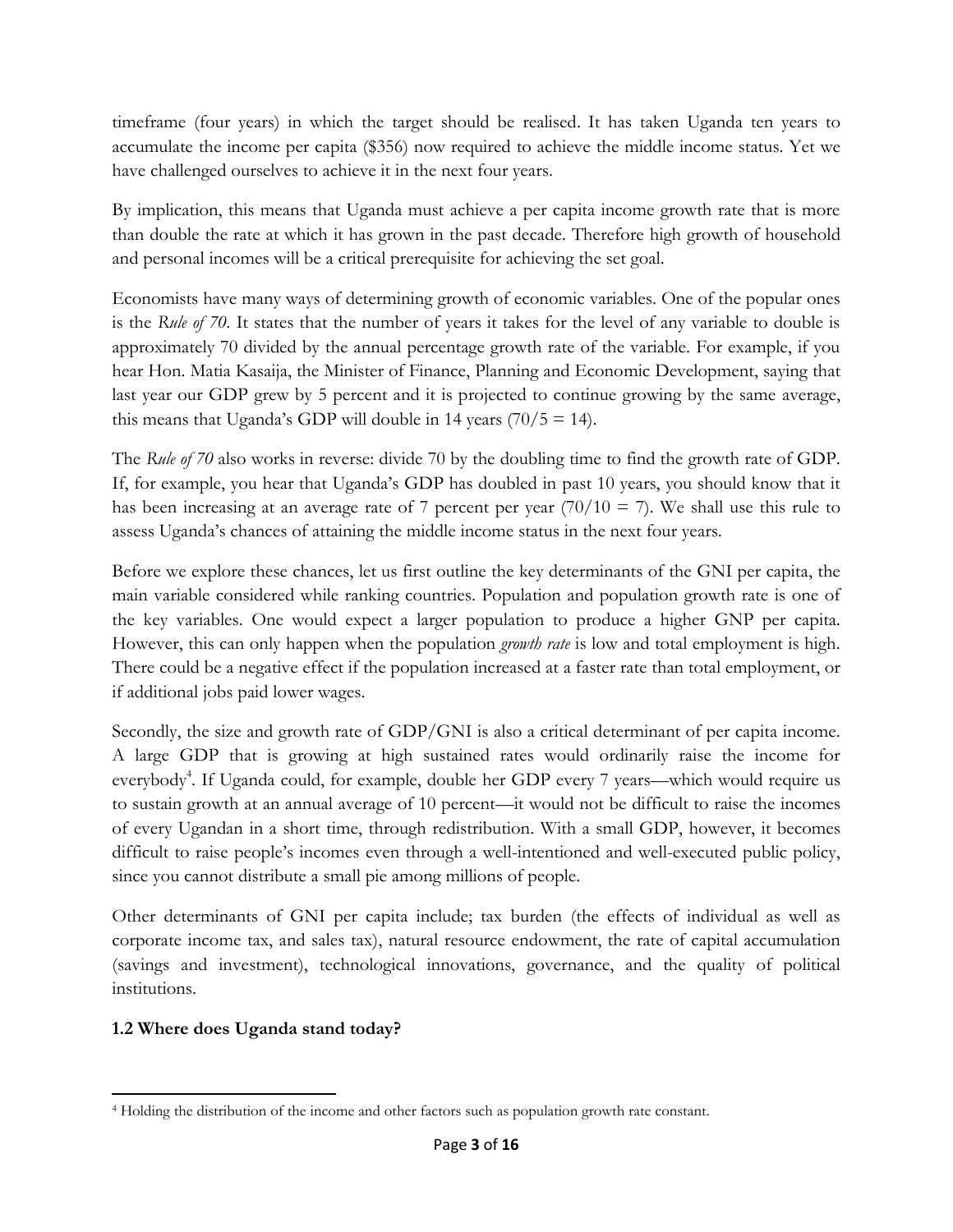As already seen, Uganda's GNI per capita—measured by the standard used by the World Bank to rank countries—currently stands at Shs. 2.2 million (\$670) a year. This is quite low, since it reflects a monthly income of just over Shs.183,000 and a daily income of only about Shs.6,000. The average GNI per capita for Sub-Saharan Africa (SSA) is \$1,627 (or about Shs.5.4 million). This shows that our income is indeed very low – less than half the average income for the countries comparable to our standards. We are not even half way the average income of the poorest region on earth. We need to work very hard.

Yet at an annual average growth rate of 3.5 percent<sup>5</sup>, in the past decade our GNI per capita has grown quite impressively. It has performed better than the SSA average growth rate of 2.2 percent between 2005 and 2014 (Figure 1). However, Uganda's GNI per capita growth has declined during the period beginning 2008. Between 2008 and 2014, Uganda's GNI per capita growth has reduced by  $1\%$  compared to the period  $2002 - 2008$ .



**Figure 1: Average GNI Per Capita for Uganda and SSA (2005 – 2014)**

*Source: World Bank (2016)*

Secondly, compared with other regions in the world, Uganda's per capita income growth has performed quite badly both in the recent past and in the 1970s and '80s. For example, it has lagged behind Malaysia, South Korea and all other East Asian countries (Figure 2).

 $\overline{a}$ <sup>5</sup> World Bank (2016), World development Indicators: *Retrieved* on July 26, 2016 at 11:29am.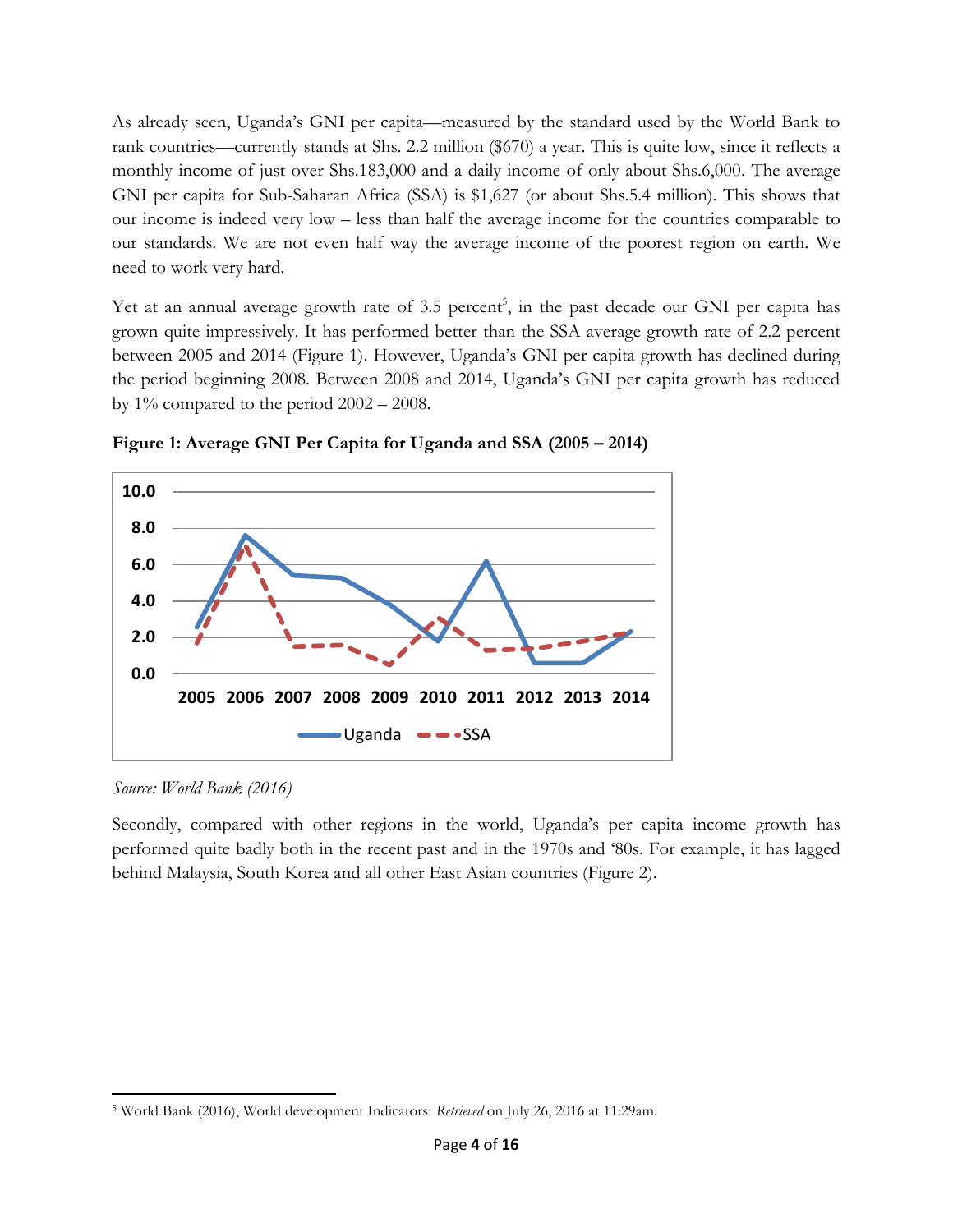

**Figure 2: Uganda's GNI per capita growth (1970 – 2014), in US\$, compared with Asian countries**

*Source: World Bank (World Development Indictors)* 

However, Uganda has in the recent past been able to raise her GDP from \$7 billion (or Shs.23 trillion) in 2000 to \$26 (Shs.86 trillion) in 2015. This implies that Uganda's GDP has nearly quadrupled in the past 15 years (Figure 3).

**Figure 3: Uganda's GDP** (**in billion U.S dollars)** 



*Source: World Bank (World Development Indictors)*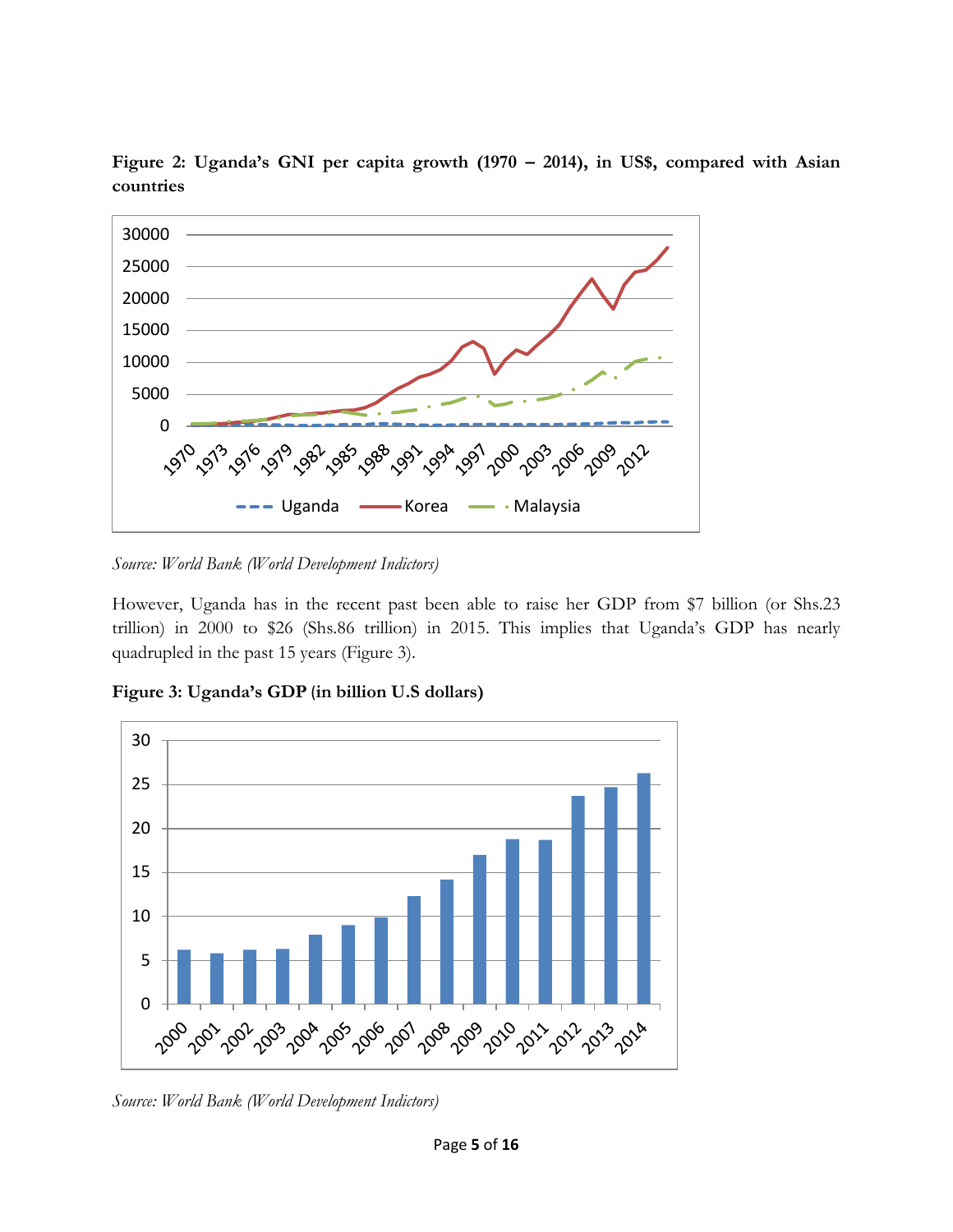Figures 2 and 3 contradict. Figure 3 shows impressive growth of total GDP produced in Uganda. Yet Figure 2 shows that there has been stagnation in people's income. Why is it the case that an economy that has been growing impressively (creating loads of GDP) hosts citizens with stagnant incomes? Is there something wrong with Uganda's growth? Yes. There is something fundamentally wrong about Uganda's growth. The wrongs are many, but the immediate ones contributing to this paradox are three:

First, the emerging opportunities are not being distributed equally. There is limited access by the poor to expanding economic opportunities. The growth in GDP is going to a few individuals in the urban areas particularly Greater Kampala and other towns in Central Uganda where 66 percent of Uganda's GDP is concentrated<sup>6</sup>, leaving the masses in the countryside with low and/or stagnant incomes. Northern Uganda, for example, produces only 7 percent of Uganda's GDP while the Easter and Western Uganda contributes 13 percent and 14 percent respectively. Granted it is an economic fact that inequality (let it be individual or regional) is often a consequence of progress. Not everyone or every part of the country gets rich at the same time. But it is also an economic fact that large inequalities affect progress. It can be worse if the 'winners' try to stop others from following them, pulling up the ladders behind them. Uganda is increasingly becoming a laboratory to test these economic treatises.

Second, a large proportion of Uganda's GDP is produced by foreigners. Most of the large and thriving businesses in Uganda (and particularly those in the fastest growing sectors telecommunications, banking, large scale manufacturing, wholesale and retail trade etc.) are foreign owned. Ugandans are concentrated mainly in small, informal businesses—vending the products that foreigners produce, riding boda-bodas, hair salons, bars, etc. Thus, a significantly larger proportion of the proceeds of the expanding economy go to foreigners who repatriate them to their home countries.

Third, and more importantly is the high population growth. Uganda's population is growing at an average rate of 3.25 percent.<sup>7</sup> This is the 9<sup>th</sup> highest population growth rate in the world (Figure 4). What is even more striking is that most of the countries in this group are poor, with two of the poorest nations on earth—Burundi and Malawi. Globally, the most livable countries are those either with smaller populations or with large population driven by longer life expectance as opposed to increasing numbers of children. The key is to ensure that the country reduces the dependency ratio (the number of children per family). To improve the quality of life for Ugandans, we must incentivize them to reduce the number of children per family, especially now that health indicators such as infant mortality rate, life expectancy and morbidity rates have improved. Currently each Ugandan woman, on average, produces 6 children. This is the 5<sup>th</sup> highest fertility rate in the world. Yet these numbers could even be understating the problem. We need figures on paternal fertility rate – the number of children per Ugandan man. These could give us a better idea on dependency ratios in this country.

 $\overline{\phantom{a}}$ <sup>6</sup> MoFPED (2016), "Private Sector De4velopment Strategy 2015/16 – 2019/20."

<sup>7</sup> World Bank (2016), World development Indicators: *Retrieved* on July 26, 2016 at 11:29am.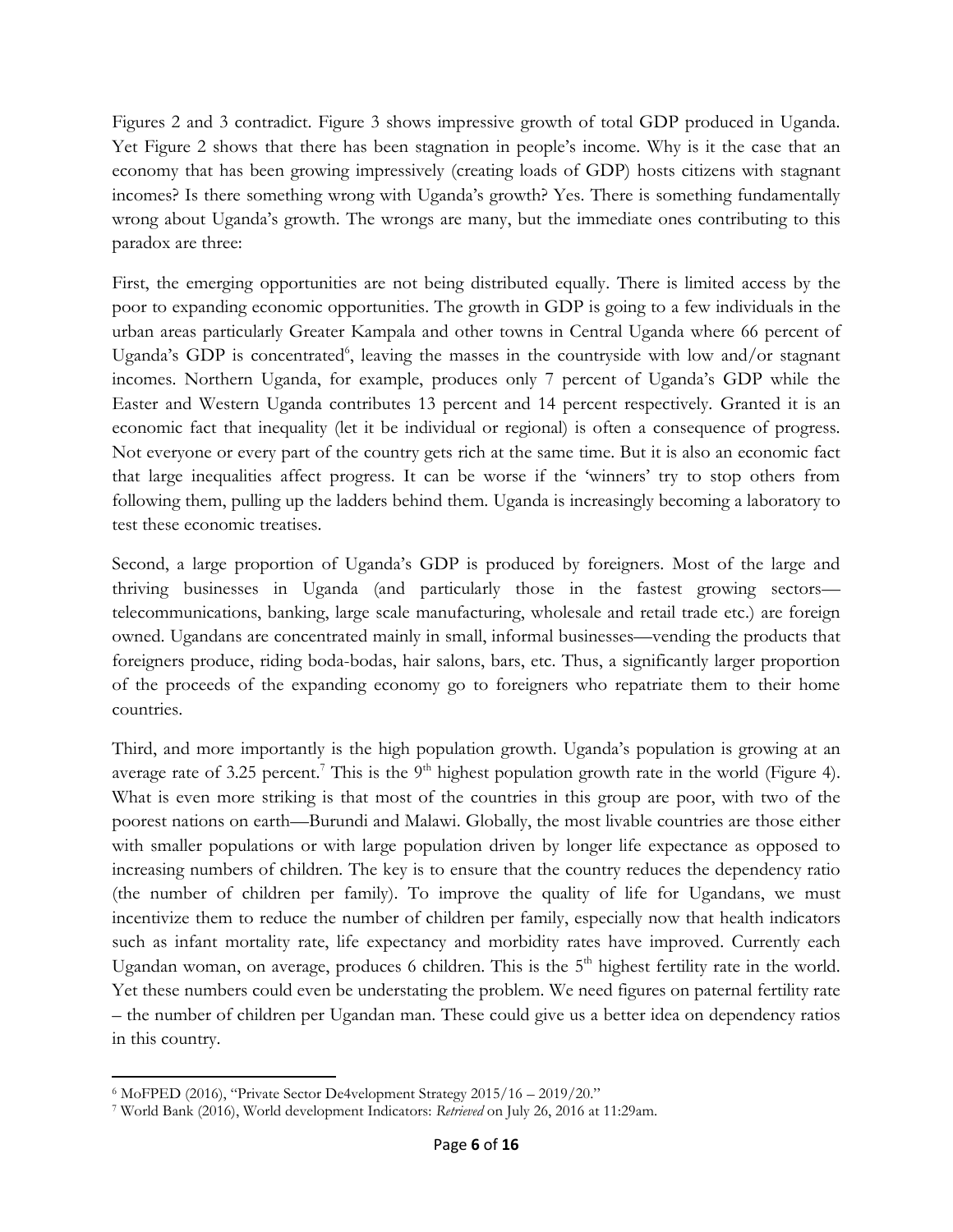

**Figure 4: Countries with highest population growth rate (%) in the world**

*Source: (1) United Nations Population Division. World Population Prospects, (2) United Nations Statistical Division. Population and Vital Statistics Report*

If Uganda's economy and population continue to grow at the rates both have been growing in the past decade, it will take Uganda 20 years  $(70/3.5 = 20$  years) to double her GNI per capita. We must, therefore, do two things to leapfrog these discouraging statistics and attain middle income status. We must double the rate at which the economy is currently growing. GDP must grow at a rate not less than 10 percent in the next four years. Secondly, we must find ways to reduce the fertility rate of Ugandans.

Economists concur that the sole driver of economic growth is population growth rate. Per capita growth rate is reduced by the population growth rate. Thus for a country to grow it must control the rate at which its population and labour force are growing. Recent research<sup>8</sup> found that Uganda's employment growth (2.96 percent) is lower than labour-force growth (3.4 percent). Some argue that what we should do is create more jobs for the people. This may be very difficult. Initially the population has to be *directly* controlled since per capita income growth initially depends on the population growth rate. However, in the long run, with an increase in incomes and living standards, death rate starts to fall and consequently birth rates also decline. Therefore, in the long run the population growth rate controls itself.

Apart from the facts analysed above, there are other important statistics that we need to keep in our minds as we continue to search for strategies to deliver Uganda to the middle income status. Uganda

l

<sup>8</sup> Bruce B., Rodríguez L., Rosengren R., Muhwezi M., Turyareeba D., Abaliwano J., Wabukala B., & Ggoobi R. (2015), "*WORK IN PROGRESS: Productive Employment and Transformation in Uganda*," Development in Progress; Overseas Development Institute. London.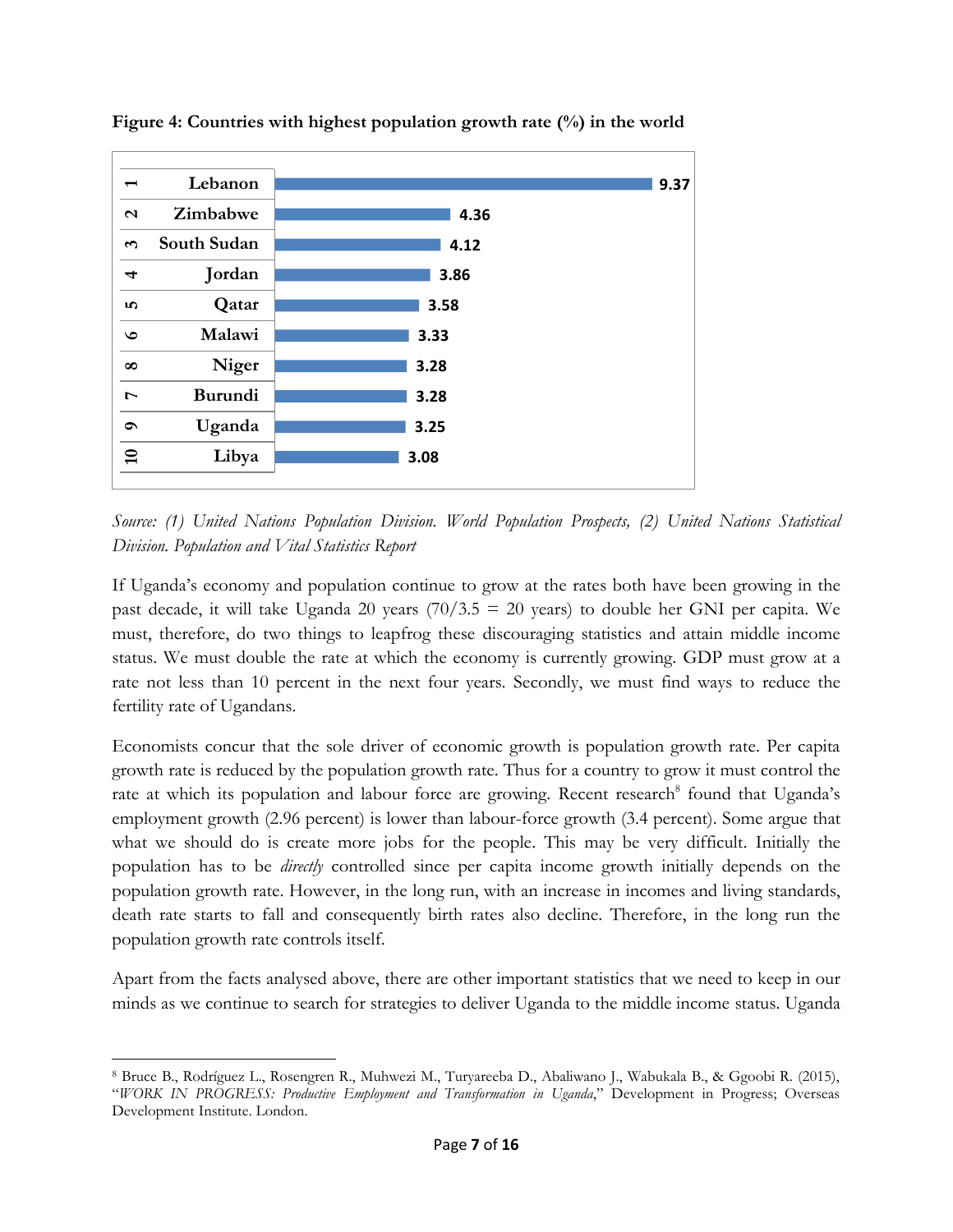has a land area of 200,520 sq. km or about 50m acres (from 199,810 sq. km in 1960s)<sup>9</sup>. The increase in the land surface can only be attributed to progressive reclamation of wetlands, lakeshores and riverbanks as well as other areas that 50 years ago were not land. Otherwise our neighbours would have accused us of grabbing land in their territories.

In 1962, we were using 45 percent of this land for agriculture. Now we are using 72 percent of the total land area for agriculture; a total of about 35 million acres (14 million Ha) of land. At 35 percent, Uganda has more arable land (as a percentage of the total land area) than any country in East Africa. We also beat Asian giants such as China and South Korea (Figure 5b). The problem is that we have failed to take full advantage of this to raise agriculture productivity and production. Figure 5a shows that as yields increased exponentially in East Asia (South Korea and China) in the past 45 years, Uganda and other African countries (see Kenya's performance) have experienced minimal change in productivity.



*Source: World Bank (2016)* 

As Asian countries raised productivity, Uganda was busy opening up more arable land to practice subsistence farming. However, this luxury is fast diminishing. Owing to the rapid population growth (which demographers at the Population Secretariat project will grow to 47 million by 2025 and 62 million in 2030), land is becoming more scarce. Today, each Ugandan household on average has 2.5 acres of land. For the first time in Uganda's history, population overtook the available agricultural land in 2013 if plotted on the same scale. This implies that in the near future, agricultural output in Uganda will be increased through increased productivity but not acreage.

 $\overline{a}$ <sup>9</sup> World Bank: World Development Indicators, 2016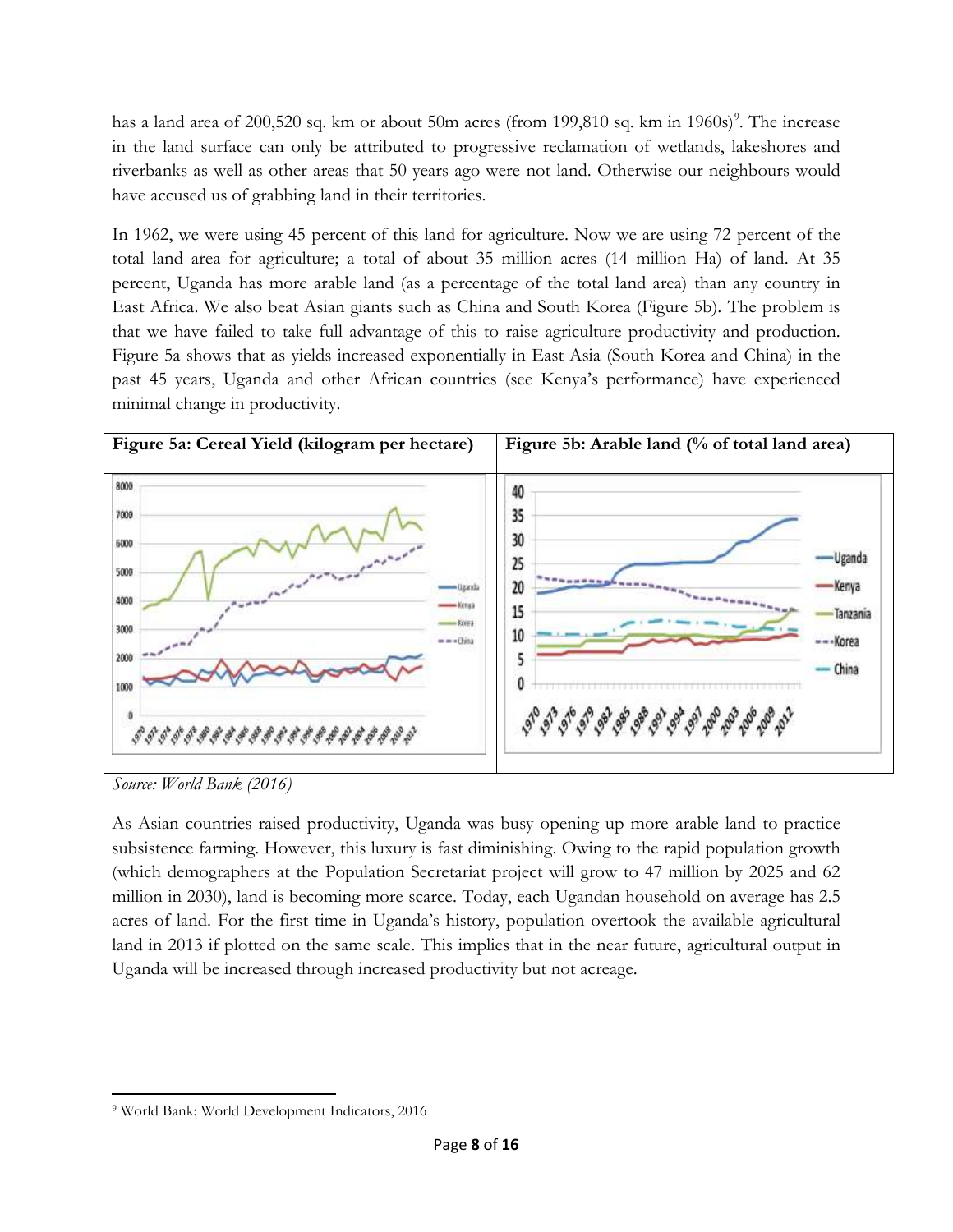

**Figure 6: Population versus Agricultural Land Growth (in millions)** 

*Source: UBOS (2015) and World Bank (2016)*

From today, the following should be considered as typical myths:

- a) Uganda has a lot of idle land that should be utilised to raise agricultural output.
- b) Uganda is 'gifted by nature'; with fertile soils and high rainfall throughout the year; so there is no need for fertilizer and irrigation.
- c) Uganda's agriculture sector is competitive because it is liberalised.
- d) Uganda is the food basket for East Africa.

# **2.0 What are the outstanding challenges that we must address to attain this status?**

Uganda has multitudes of challenges depending on who you ask. However, as far as holding Uganda's economy from progressing toward middle income status is concerned, the following are deemed as outstanding challenges that need urgent attention.

**Poor land rights**: These are rights to use, sell, or bequeath land. It is Margaret Mitchell said: "Land is the only thing in the world worth working for, worth fighting for, worth dying for, because it's the only thing that lasts."<sup>10</sup> Depriving a rural household or community of land is synonymous with

 $\overline{a}$ <sup>10</sup> See Mitchell M. (1936). *Gone with the Wind*, Macmillan Publishers, United States (Chap 2. Para 115)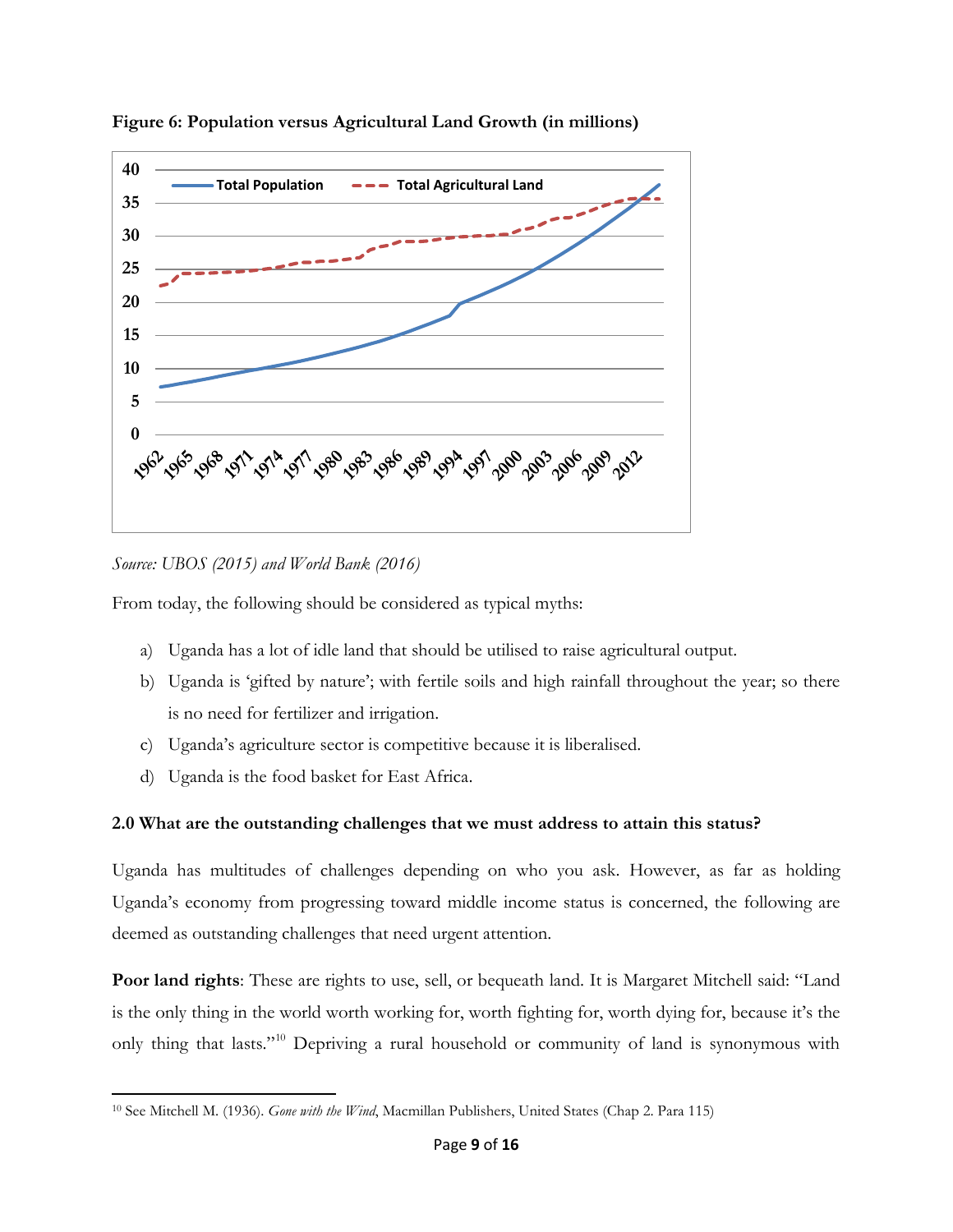depriving them of their livelihoods and food security. In societies such as our, land is life. But land rights in Uganda are very insecure. Owning to the poor land rights and governance, an average Ugandan is spending a lot of time protecting land than any other person in East Africa. There is limited investment in land (e.g. without clear land rights farmers are less likely to use fertilizers – you wouldn't want to fertilize land that is not yours). There is low incentive to protect the environment (people don't mind cutting down all trees in land they don't own); and banks charge a high risk premium, which has kept the cost of borrowing high.

**Low agricultural productivity**—measured as output per acre or per household. A quick example, Ugandans harvest one ton of processed coffee from six acres of land<sup>11</sup>. Brazil and Vietnam harvest a ton of coffee from two acres of land<sup>12</sup>. We shall not attain the middle income status if 80 percent of the population remains this unproductive. We need to address the problems that are impeding agriculture productivity growth, and we know them.

**High post-harvest losses**: Farmers in Uganda, on average, lose 45 percent of their produce to poor post-harvest handling. We need to address rural infrastructure, storage, and value addition. We know the details.

**The tyranny of 'middlemen'**: As a result of exploitation of farmers by middlemen, farm-gate prices have remained low despite increase in prices of agricultural products. This is discouraging Ugandans from investing in agriculture. The problem is not that farmers lack information about the market prices; the problem is that agricultural markets in Uganda are not competitive. They were captured by middlemen who created cartels to seize the price margins. Thus, liberalisation and agriculture diversification have not benefited the poor farmers and subsistence farmers.

**Too much market and too little government:** the deeper issue that Uganda is facing today concerns the appropriate roles of the State and the market<sup>13</sup>. Putting it another way, it could be the case that while government is doing some things that it shouldn't, it is also not doing some things that it should. Where is government doing too little?

 $\overline{\phantom{a}}$ 

<sup>&</sup>lt;sup>11</sup> Hisali E. & Ggoobi R. (2015) "Crop and Livestock Production and Post-Harvest Losses in Uganda" <sup>12</sup>See [http://faostat3.fao.org/browse/Q/\\*/E](http://faostat3.fao.org/browse/Q/*/E)

<sup>13</sup>See Joseph Stiglitz's article, "*Reforming China's State-Market Balance*," written in Project Syndicate April 2, 2014.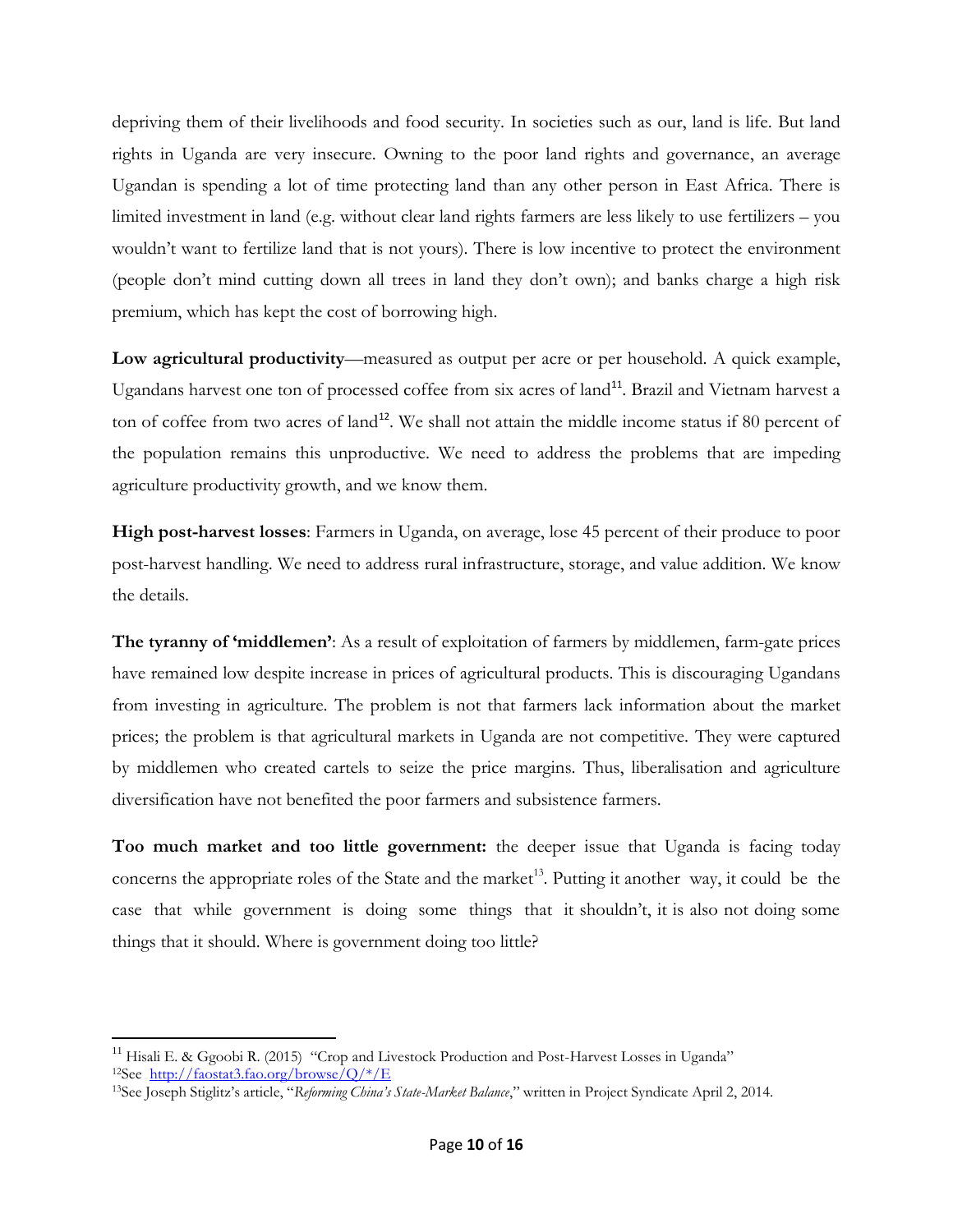We over liberalised the economy. Banks are offering savers nearly nothing leading to a savings crisis. Only irrational individuals could save in a bank that offered them 3 percent interest rate a year, yet inflation is walking at 7 percent per annum. Simple arithmetic shows in such a situation the "saver" will actually be losing 4 percent of the value of their money every year. Most Ugandans wisely have decided to save in physical assets such as real estate, land and cattle instead of depositing their money in banks. This has left banks with limited loanable funds or credit, and forced them to charge very high lending rates (averaging 23 percent per year).

In addition, on the account of over liberalisation, banks have been left to engage in predatory lending behaviour.<sup>14</sup> Officials at Bank of Uganda often tell people who complain of the high lending rates and predatory behaviour that since Uganda is a liberal economy the bank has nothing it can do to get the banks to account. Although I support the idea that government should not do business by itself, and should not fix things (prices, exchange rates, interest rates etc.) as the case used to be prior to the reforms, it should regulate the economy and use industrial policy and development financing to change the structure of the economy.

Government should also provide incentives, and on its own invest in strategic industries—to achieve meaningful structural transformation. The apparent failure by Uganda to build industries can be reversed only by creating a wide variety of government-backed institutional interventions to develop the manufacturing sector. Currently, the urban migrants in Uganda are crowding into petty services that are non-tradable instead of working in manufacturing industries.

### **3.0 What does Uganda need to do to become a middle income economy?**

l

The next four years should be committed to three key things: (1) implementation, (2) implementation, and (3) more implementation, of the numerous good government policies, plans, strategies and programs.

The previous cabinets have given a greater deal of attention to policy design and planning instead of doing the small things that would make a big difference. Government has concentrated more on *what needs to be done*, and on identifying the people to blame, than implementing the available policies, plans and programs. We know what we need to do to move Uganda into middle income. If anyone still has gaps or doubts in how Uganda's agriculture can be transformed, for example, kindly open the following government documents:

<sup>14</sup> Predatory lending is an unscrupulous action carried out by a bank or any other lender to induce a borrower to take a loan that carries high interest rate and other hidden costs, with the intention of having the borrower fail to repay the debt and strip him/her of their collateral whose value is often higher than the loan.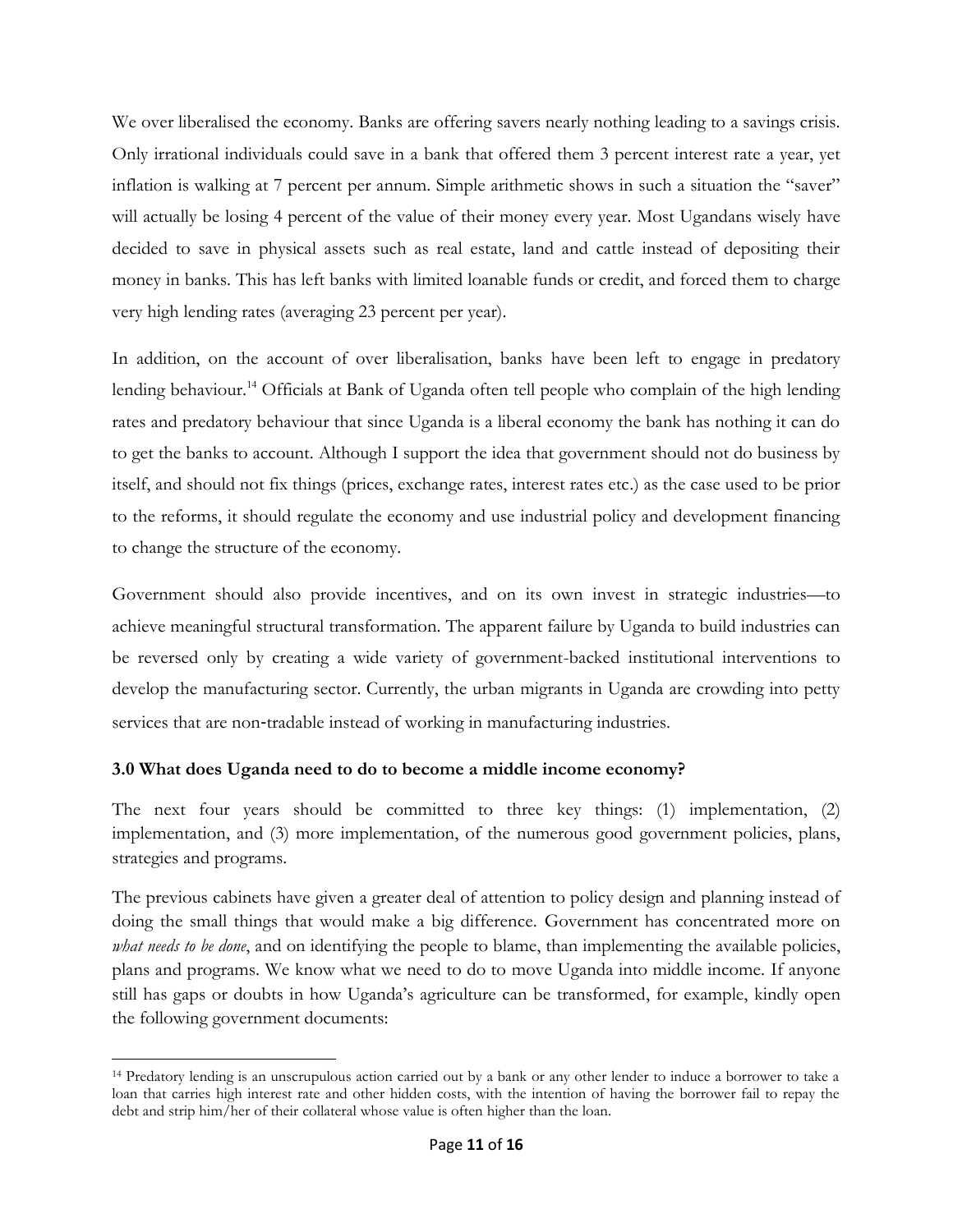- The National Development Plan (now in the second series) NDP II  $(2015/16 2019/20$
- National Agricultural Policy (2013)
- Agriculture Sector Development Strategy and Investment Plan (DSIP) 2010
- The Plan for Modernisation of Agriculture (PMA) 2001
- Operation Wealth Creation (OWC) *Concept Paper (2013)* and the *Standard Operating Procedures (SOPs)*

The progress of Uganda towards the middle income status is being undermined by low degree of political commitment for the country's long-term vision, "Vision 2040", NDPs, and other Programs. The country is fortunate as the necessary foundations for democracy, political stability, peace and security, which are prerequisites for economic development, are in place.

As senior leaders who have been given this great opportunity to rewrite the history of this country, by ushering it into middle income, I request you to start your tenure with the realisation that the only policy that Uganda has perhaps not yet written is the policy on policy implementation. You should fight the temptation of "circular policy design" – identifying a problem; designing a policy and a plan to deal with it; identifying a team of cadres, not to solve the problem but to study it further and report back to you how the problem is very serious. Then you brief the President and your colleagues in cabinet about the problem and persuade the President to include it in his State of Nation Address.

This is what is holding Uganda back. Government has turned into a *normative* organ. "We need…., we should…, we ought to do this and that" is not the language those in government should encourage themselves to speak. Let the opposition politicians and us the academics speak normatively.

Commit the next four-to-five years to solving the numerous problems that are impeding Ugandans, particularly the young people of this country, from using their energies productively. The following are some of the simple things you may need start with:

*Enforce the land laws* to have bibanja holders (squatters) get titles for their 2 – 4 acres of land. You may easily create a win-win situation by having the tenants agree to pay a legally stipulated share of their output per season to the landlord for an agreeable period as compensation to the landlord. This will strengthen farmers' individual land rights, provide a noncontroversial "land to the tiller" reform, and consequently become an incentive for the farmer to raise agriculture productivity.

Follow the ecological zoning already done by the Ministry of Agriculture, Animal Industry and Fisheries (MAAIF) and *set up regional agro-processing centres* (each with modern facilities for drying, cleaning, storage, cold chains, factories, bulking, transport etc.). You may build two centres each financial year at a unit cost of \$5 million (Shs.16 billion = Shs. 32 billion per year). These would reduce post-harvest losses, add value to farmers' produce, and raise and stabilise farm-gate prices.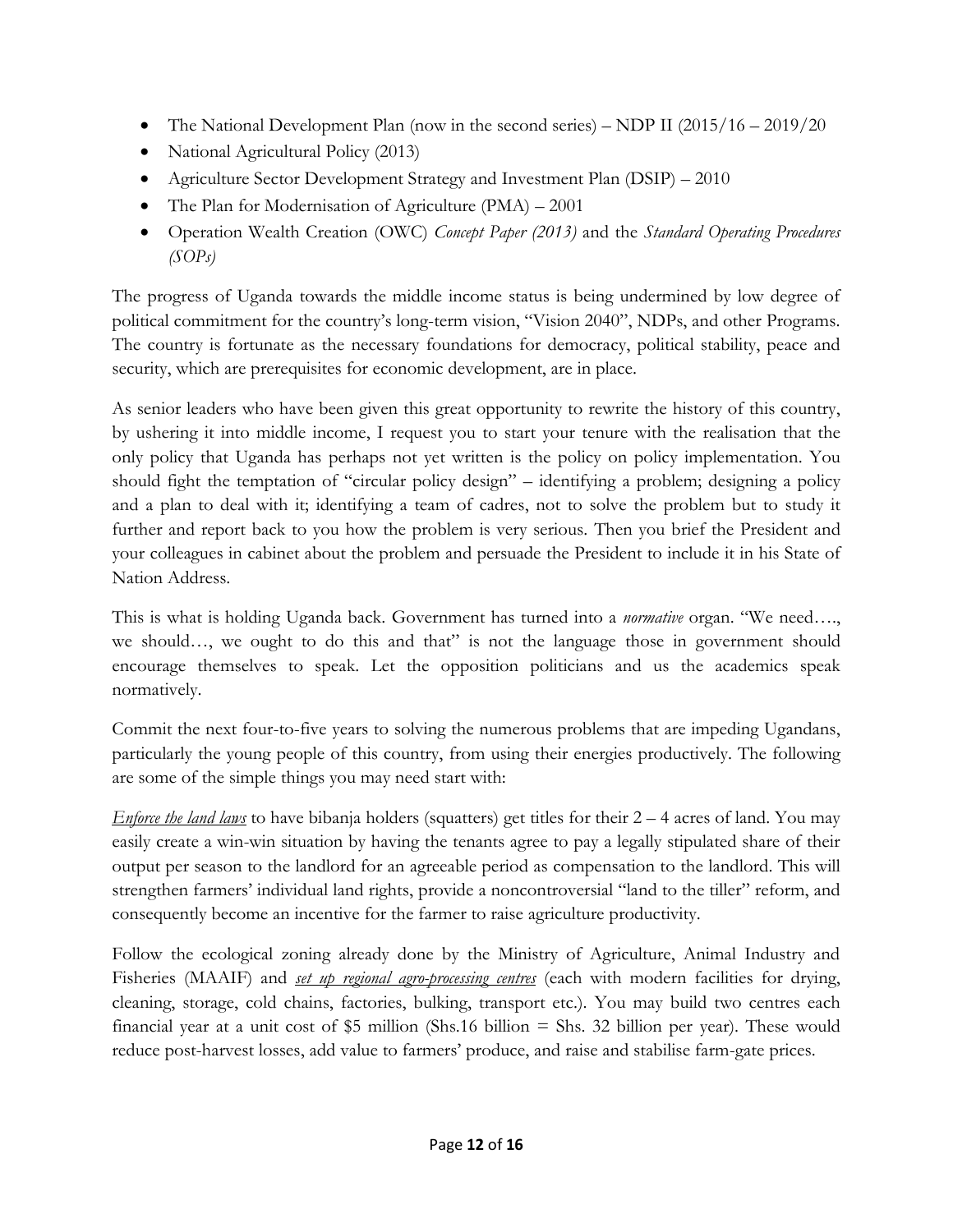*Put up regional seed/breed production and multiplication centres* to supply the farmers with good quality planting and breeding materials. A modern tissue culture seed germination facility costs about \$2.5 million (Shs. 8 billion). You can build two of the kind each financial year. But you need to sequentially invest in these facilities after solving the post-harvest challenge. Why? With the latter still uncontrolled, the farmers do not have the incentive to adopt the "expensive" high-yielding varieties (HYVs).

Beginning next financial year, *invest in small irrigation systems* such as drip kits, solar drips, sprinklers, and treadle pumps. You may start with high productivity but drought prone areas, especially in the northern and western parts of the country. Information from experts shows that a small irrigation system requiring a pump and permanent piping can cost between \$1,800 (Shs. 6m) to \$2,500 (Shs. 8m) an acre. We may target to roll out 100 square kilometres (24,700 acres) a year. This would cost about \$62 million (or about Shs.200 billion). Uganda's weather patterns have become increasingly unpredictable. Projections show bad weather conditions might become worse in the near future. According to projections by the UN's Intergovernmental Panel on Climate Change (IPCC), in the coming decades, with climate change, rainfall variability and extreme climatic events are expected to adversely affect agricultural production. In particular, the IPCC predicts that by 2020 yields from rain-fed farm production could decrease by 50 percent as a result of changes in climatic conditions. Rainfall is expected to decline and also becoming more irregular<sup>15</sup>. Yet experts show that a 10 percent decline in the amount of rainfall below the long run average leads to a 4.4 percent reduction in the country's national food production<sup>16</sup>. Government must, therefore, get serious with investment in irrigation and other mitigations of the impacts of climate change. Proactive approaches such as planting of more drought-resistant crop varieties can help farmers to adapt to the changing climate.

Negotiate, sign and concretise *bilateral and regional trade agreements* to secure the markets for the farmers' produce. You need complement this by operationalizing the special economic zones next to the rural agro-industrial centres to create demand for agricultural raw materials.

*Invest in young people*: Do not make the mistake we economists often make – focusing on income alone. Although income contributes greatly to wellbeing, it is not wellbeing. We need to step up the investment in education and health. Pay attention to education and healthcare cost. You have left private capitalists to run schools and health facilities as if they are selling private goods. Education and health are public goods that must be regulated to ensure quality and equity.

You also *invest in the skill base of young people* to enable them to become productive. This will expand opportunities for the thousands of creative young people whose talents are being squandered away on social media, sports betting, political processions and protests, and in shopping malls selling Chinese products. There is a serious problem you need to address. The emergence of what economists call a "Boomerang Generation" – young adults that live with their parents, because they

l

<sup>&</sup>lt;sup>15</sup> Demeka and Zeller, 2009

<sup>16</sup> Von Braun, 1991.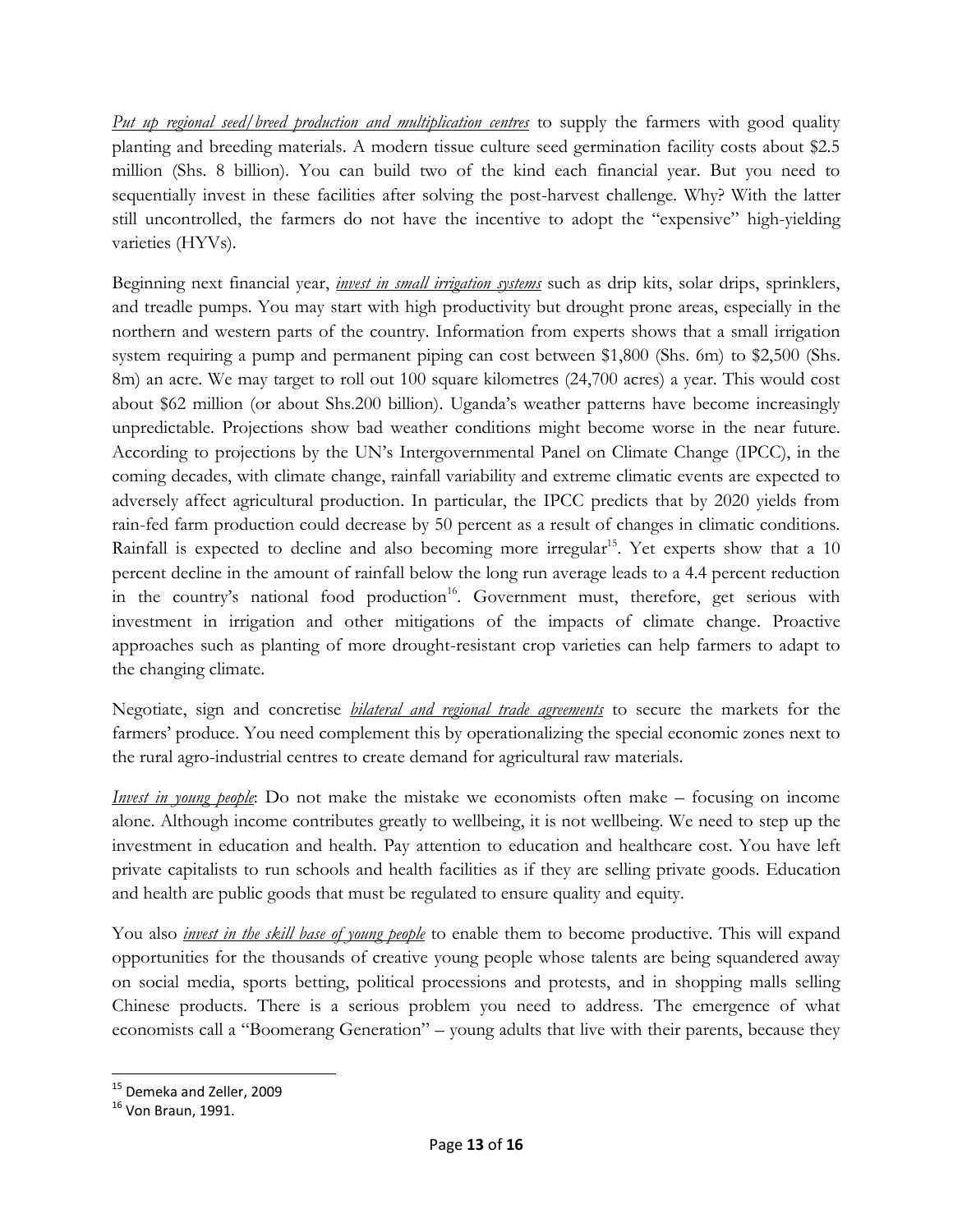cannot afford to live independently. There is growing pessimism and apathy among the youth. Think about it before it degenerates into a social problem.

*Involve people in debates*. How do they see their own lives? You need self-reported measures of progress. Are the people happy with their lives? This is the only way you will measure actually achieved outcomes. Let us not concentrate on investing in "observables" only. They may be good for politics (voters can see them), but not for "steady progress". We need to invest in some 'nonobservables' that matter -- training nurses and teachers, instead of spending all the money on building Health Centre IVs and UPE classrooms.

*Reduce rent-seeking*: Rent seeking is getting income not as a reward to creating wealth but by grabbing a larger share of the wealth that would otherwise have been produced without one's effort. Economists believe that there are two ways to become rich: to create wealth or to take wealth away from others. Today, much of the wealth in Uganda stems from transfers instead of wealth creation. We have allowed institutions (financial, markets, health, educational, etc.) to take advantage of others or to pass costs on the rest of the society. We have allowed 'regulatory capture' and 'elite capture'. The rich in our society avoid tax and get free money from government, all at the expense of the Ugandans at the bottom of the pyramid.

We have also allowed *theft of public resources* (which diplomats want to call 'corruption') to go on unabated. Although there has always been theft of public money in Uganda, evidence shows that the country has never seen the scale of theft public money that we have witnessed in the past ten years. A report by the Global Integrity agency on Uganda estimates that nearly half of the government's annual budget is lost to corruption each year<sup>17</sup>. Had we stopped this hemorrhage ten years ago, we would be a middle income today!

*Develop the manufacturing sector* to create of productive employment. There is need for a large shift in the labour force out of low productivity, informal, traditional activities into modern, formal sector industries with higher productivity. This calls for industrial policy to build the manufacturing sector. Uganda's policies and strategies to boost private investment have been ad hoc and largely ineffective. Fiscal concessions, such as tax holidays, by themselves, are not an effective tool for raising the overall rate of private investment, even if they are successful at attracting investment in a few individual cases..

*Manage oil and other resources transparently* but efficiently. We have talked enough about corruption. If you are serious about lifting this country to middle income status, do not allow the oil to breed overconsumption and the Dutch Disease.

# **4.0 Conclusion**

I welcome the ambitious goal that government has set of attaining lower-middle-income status by 2020. We need to develop the economy as a shortcut to addressing most of the other problems of

 $\overline{\phantom{a}}$ <sup>17</sup> Transparency International (2009), "*Overview of Corruption in Uganda*." U4 Expert Answers. Also see <http://www.globalintegrity.org/reports/2006/uganda/index.cfm>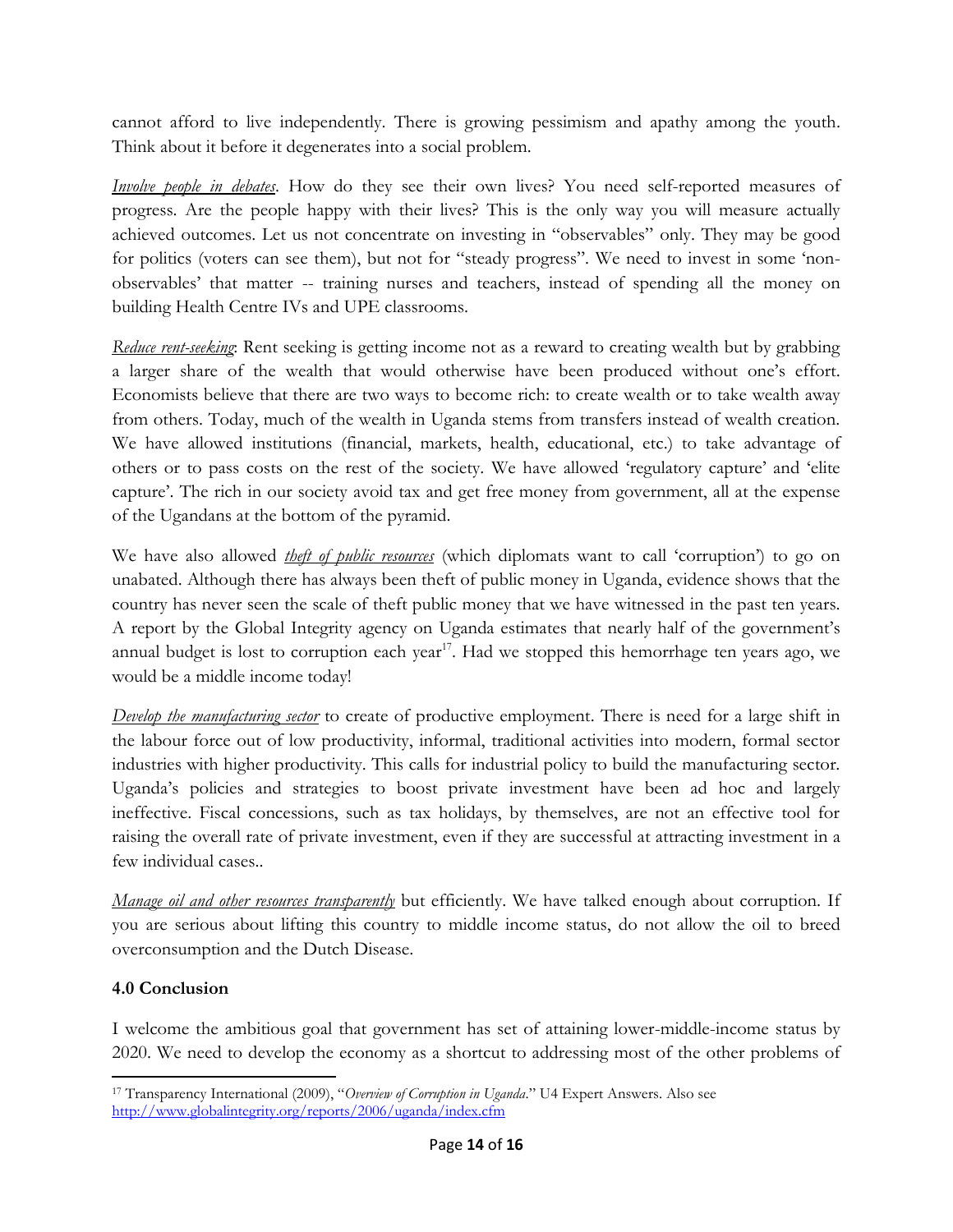Uganda. We shall not be able to strengthen our democracy on the shaky economic foundation prevalent in Uganda today. Like I said earlier this year when I got the opportunity to address the NRM MPs in this very room, getting the economy work for a big majority of Ugandans is the main *unfinished busines*s for the NRM government. We need to include the masses that are still out of the money economy – the 69 percent households in subsistence farming. To do so, you will need to invest heavily in agriculture. Then move to industrialization.

It is the relative absence of industrialisation in today's developing societies that is the main source of political instability, fragile states, and illiberal politics. Like Dani Rodrik, one of my favourite economists, wrote last year, "…the reason the political life in many, if not most, of the developing countries is marred by civil rights abuses and popular discontent that periodically erupts in protests and riots, is because they failed to develop class‐based solidarity and labour‐based political movements bred by industrialisation."<sup>18</sup>

He continued, "Politics looks very different when urban production is organised largely around informality, a diffuse set of small enterprises and petty services. Common interests among the non‐ elite are harder to define, political organisation faces greater obstacles, and personalistic or ethnic identities dominate over class solidarity." I have no doubt that our country is a perfect laboratory to test these hypotheses.

To transform our economy and launch it into middle income status, Uganda will need more factory workers than the "entrepreneurs" vending Chinese hair and nails on the streets of Kampala or opening up bars and sport-betting booths in the suburbs of cities and towns around the country. Statistics<sup>19</sup> indicate that 79 percent of Ugandans who are not employed in agriculture are in informal sector, and 70 percent of those are employed either by themselves or by a family relative. Over 95 percent of the youth (18-30 years of age) are employed by the informal sector. This is all subsistence, even though it is outside agriculture. An economy is more productive not when every single person is an entrepreneur, but when a few serious entrepreneurs employ the majority of people.

What Uganda needs today are industrial parks, agro-processing and agribusiness centres, and ICT centers to create thousands of jobs at a stroke and employ the young people whose lives are being subjected to sheer gambling through unviable SMEs, youth funds, and all sorts of experiments. Most of these programs will remain a lot more efficient at generating heartwarming stories than they will at creating jobs. In almost all the progressing countries, the quickest way to escape poverty is to purchase bus or train ticket to the nearest city for a manufacturing job.

Joe Studwell (2013) gives a concise explanation of the Asian miracle in his book "*How Asia Works*". He attributes the unprecedented success in Asia to three key reforms: (1) reform of agricultural land ownership to encourage small-plot, high-yield farming; (2) industrial policies to nurture infant

l <sup>18</sup> Rodrik, Dani (2015), "*Premature Deindustrialization*". School of Social Science Economics Working Papers, Paper Number 107. Institute for Advanced Study.

<sup>19</sup> UBOS (2015), *Statistical Abstract 2015*. Uganda Bureau of Statistics.